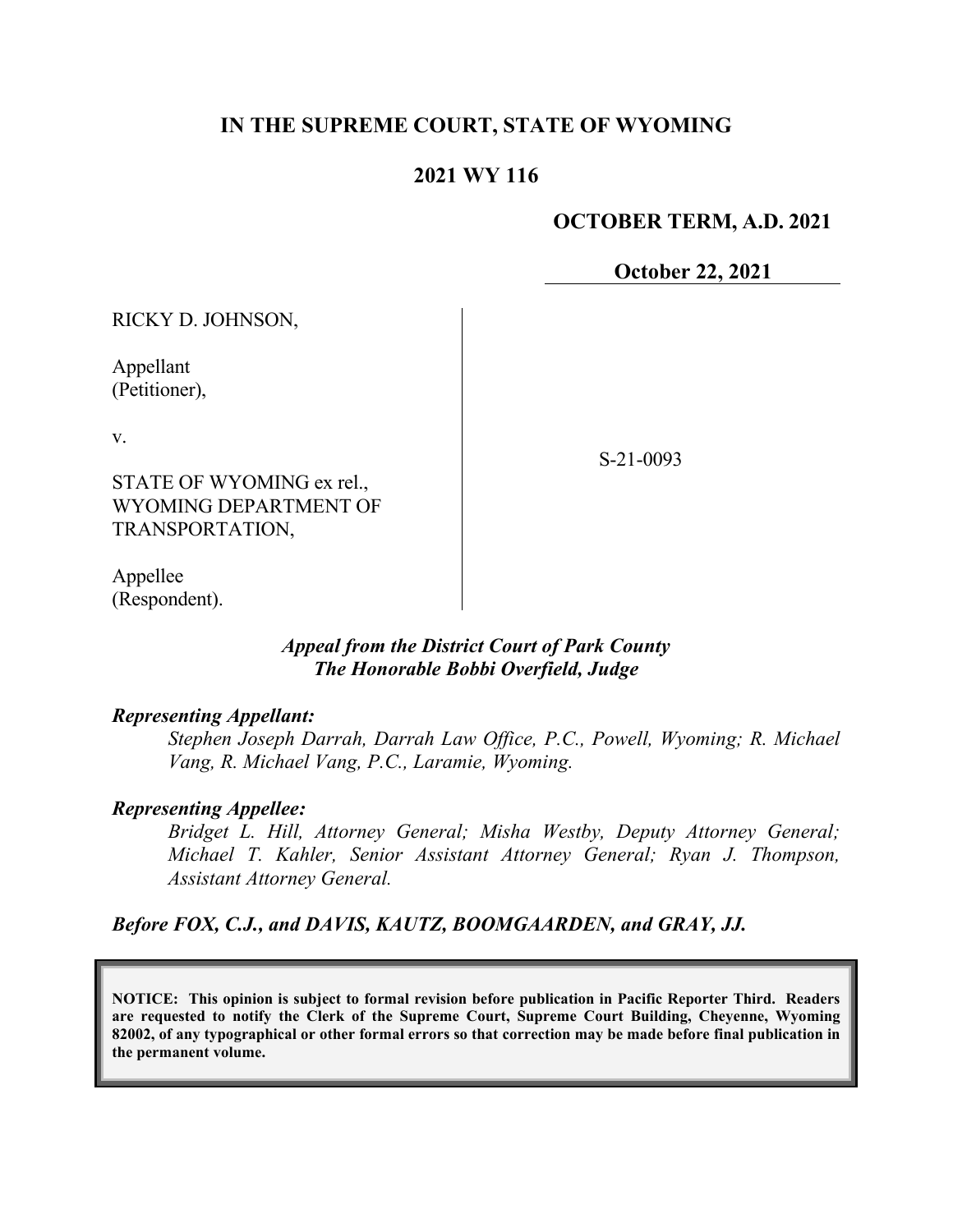#### **FOX, Chief Justice.**

[¶1] Powell police arrested Ricky D. Johnson for driving while under the influence of alcohol in violation of Wyo. Stat. Ann. § 31-5-233. A breath test showed his blood alcohol content was above the legal limit. Mr. Johnson was advised of his right to obtain an independent chemical test at his own expense, and he chose to exercise it. Officers transported him to the Powell Valley Healthcare Emergency Room, but he never obtained the test. His license suspension was affirmed after a hearing before the Office of Administrative Hearings (OAH) and by the district court. We affirm.

#### *ISSUES*

[¶2] The dispositive issues are:

I. Whether substantial evidence supports the OAH's fact finding that law enforcement officers did not interfere with Mr. Johnson's right to obtain an independent blood test under Wyo. Stat. Ann. §§ 31-6-102(a)(ii)(C) and 31-6-105(d).

II. Whether the statutes and substantive due process required law enforcement officers to do more than allow Mr. Johnson to go to the nearest hospital or clinic to obtain a test.

### *FACTS*

[¶3] Powell Police Officer Danny Hite stopped Mr. Johnson after he observed him fail to signal a turn and fail to maintain a single lane of travel. Mr. Johnson admitted to drinking several beers before driving. After Mr. Johnson failed a roadside sobriety test, Officer Hite arrested him for DWUI under Wyo. Stat. Ann. § 31-5-233(b)(i) and transported him to the Powell Law Enforcement Center. Mr. Johnson was read the Wyoming implied consent advisement pursuant to Wyo. Stat. Ann. § 31-6-102, and he submitted to a chemical breath test which indicated his blood alcohol concentration (BAC) was 0.150%, which exceeded the legal limit (0.08%). He was advised he could, at his own expense, "have any qualified person of his own choosing administer a chemical test or tests" pursuant to Wyo. Stat. Ann.  $\S 31-6-105(d)$  $\S 31-6-105(d)$  $\S 31-6-105(d)$ .<sup>1</sup> Mr. Johnson requested his own

<span id="page-1-0"></span><sup>&</sup>lt;sup>1</sup> The statutes provide:

<sup>(</sup>a) If arrested for an offense as defined by W.S. 31-5-233:

<sup>(</sup>i) Any person who drives or is in actual physical control of a motor vehicle upon a public street or highway in this state is deemed to have given consent, subject to the provisions of this act, to a chemical test or tests of his blood, breath or urine for the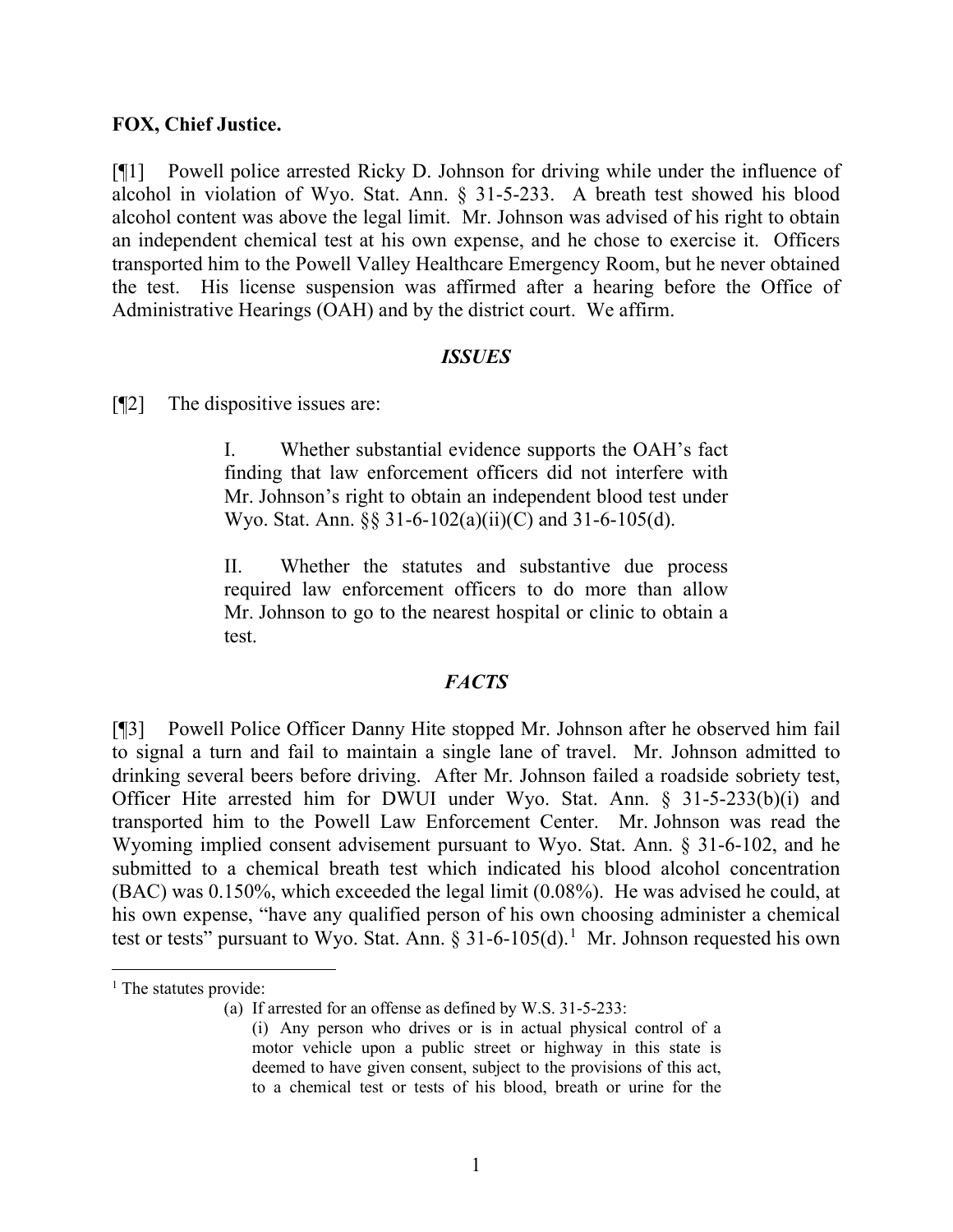blood test, and officers transported him to the Powell Valley Healthcare Emergency Room.

[¶4] The nurse testified that when law enforcement officers arrived at the hospital with Mr. Johnson, the nurse was confused because "normally [the officers] have a kit . . . and it's secured in front of the patient and the nurse and the officer. And then they . . . package it all up, seal it up, and they send it to their lab . . . to be tested." The nurse was also concerned about chain of custody, because he said the officers indicated Mr. Johnson would take the sample with him to jail and have it tested on his own later. Although this confusion was never resolved, the parties disagree whether it was the reason Mr. Johnson did not obtain a test.

[¶5] Sergeant Sapp, who was present during Mr. Johnson's arrest and hospital visit, testified that Mr. Johnson appeared confused about why he was at the hospital because each time he told Mr. Johnson that the officers did not require him to provide a blood sample he responded, "That's okay, I'll give you guys whatever you need." Sergeant Sapp testified, once Mr. Johnson understood he was not required to have his blood drawn, he said, "Oh, . . . if you don't need my blood, then let's go." At that point, Sergeant Sapp said, "Okay, I guess we aren't drawing blood," placed Mr. Johnson back in handcuffs, and took him to jail.

[¶6] Mr. Johnson testified that he understood he was at the hospital because he had requested his own blood test and that it was not required by the officers. He testified the nurse requested the officers provide the Wyoming Chemical Testing Program (WCTP) approved blood sample kit, which is supplied to law enforcement officers, but the officers refused to provide it and then unilaterally decided he would not get his own blood test.

> purpose of determining the alcohol concentration or controlled substance content of his blood. . . . (ii) For tests required under this act, the arrested person shall be advised that:

. . . (C) After undergoing all chemical tests required by the peace officer at a place and in a manner prescribed by and at the expense of the agency employing the peace officer, the arrested person may go to the nearest hospital or clinic and secure any additional tests at his own expense[.]

Wyo. Stat. Ann. § 31-6-102(a)(ii)(C) (LexisNexis 2021).

(d) The person tested may, at his own expense, have any qualified person of his own choosing administer a chemical test or tests in addition to any administered at the direction of a peace officer. The failure or inability to obtain an additional test by a person does not preclude the admissibility in evidence of the test or tests taken at the direction of a peace officer.

Wyo. Stat. Ann. § 31-6-105(d).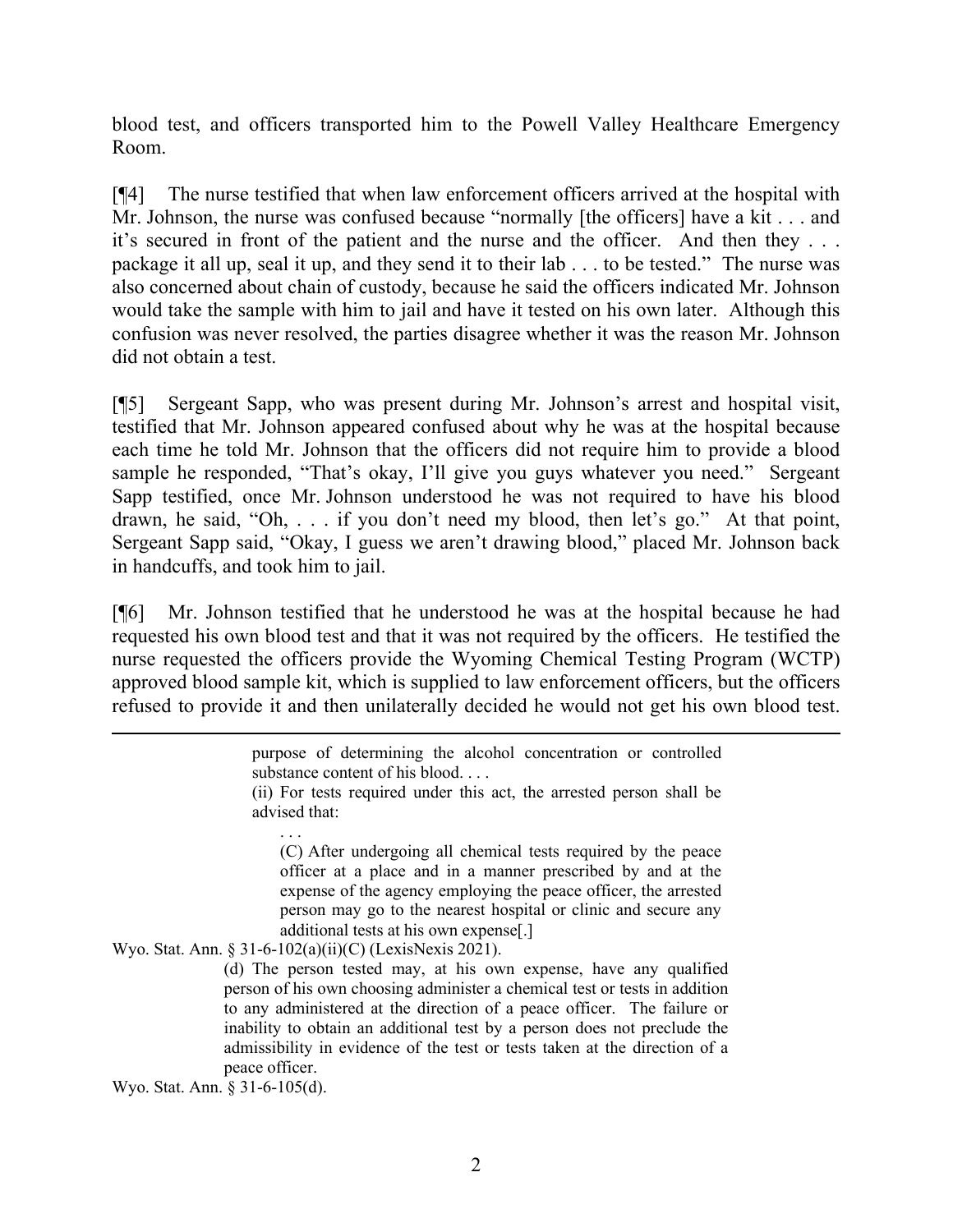Mr. Johnson contends he never revoked his request for an independent chemical blood test.

[¶7] The Wyoming Department of Transportation suspended Mr. Johnson's driver's license for 90 days, and Mr. Johnson requested a contested case hearing. The hearing examiner weighed Officer Hite's documentation showing Mr. Johnson withdrew his request for an independent chemical blood test against Mr. Johnson's testimony that he was denied the test. The hearing examiner found Officer Hite's report more reliable and credible than Mr. Johnson's testimony because it was made shortly after the incident, and because Mr. Johnson was under the influence of alcohol at the time. The hearing examiner determined the Department of Transportation made a prima facie showing that Mr. Johnson's chemical test was administered in accordance with the law, therefore the test was valid and showed he had a BAC over the legal limit. The OAH upheld Mr. Johnson's suspension, and Mr. Johnson appealed to the district court. *Johnson v. State ex rel., Wyo. Dep't of Transp.* [*Johnson I*], 2020 WY 19, ¶ 4, 458 P.3d 40, 42 (Wyo. 2020).

[¶8] At the same time, Mr. Johnson filed a petition requesting the district court declare that law enforcement officers violated his statutory and due process rights to independent testing. *Id.* at ¶ 5, 458 P.3d at 42. The district court stayed Mr. Johnson's license suspension while it considered his declaratory judgment action, which it then dismissed. *Id.* We affirmed that dismissal on appeal. *Id.* at  $\P$  16, 458 P.3d at 46.

[¶9] The district court lifted the stay on Mr. Johnson's administrative appeal and granted the parties' stipulated motion to present additional evidence to the OAH. The court remanded the case to the OAH to take additional evidence in continuation of the contested case hearing. After receiving that evidence, [2](#page-3-0) the OAH entered its order upholding the suspension of Mr. Johnson's license. Mr. Johnson petitioned the district court for review. The district court affirmed the OAH order and found that Mr. Johnson's due process rights had not been violated, and Mr. Johnson appealed.

## *STANDARD OF REVIEW*

[¶10] "We review an appeal from the district court's review of an administrative agency's decision as if it had come directly from the agency and give no deference to the district court's decision." *Painter v. Hallingbye*, 2021 WY 78, ¶ 10, 489 P.3d 684, 688 (Wyo. 2021) (citing *Mirich v. State ex rel. Bd. of Tr. of Laramie Cnty. Sch. Dist. Two*, 2021 WY 32, ¶ 15, 481 P.3d 627, 632 (Wyo. 2021)). This Court's review of an

<span id="page-3-0"></span><sup>&</sup>lt;sup>2</sup> At the supplemental hearing, the OAH considered the testimony and affidavit of an EMT who witnessed Mr. Johnson's visit to the hospital, Mr. Johnson's medical record from that night, Sergeant Sapp's testimony and supplemental police report, and testimony from Mr. Johnson.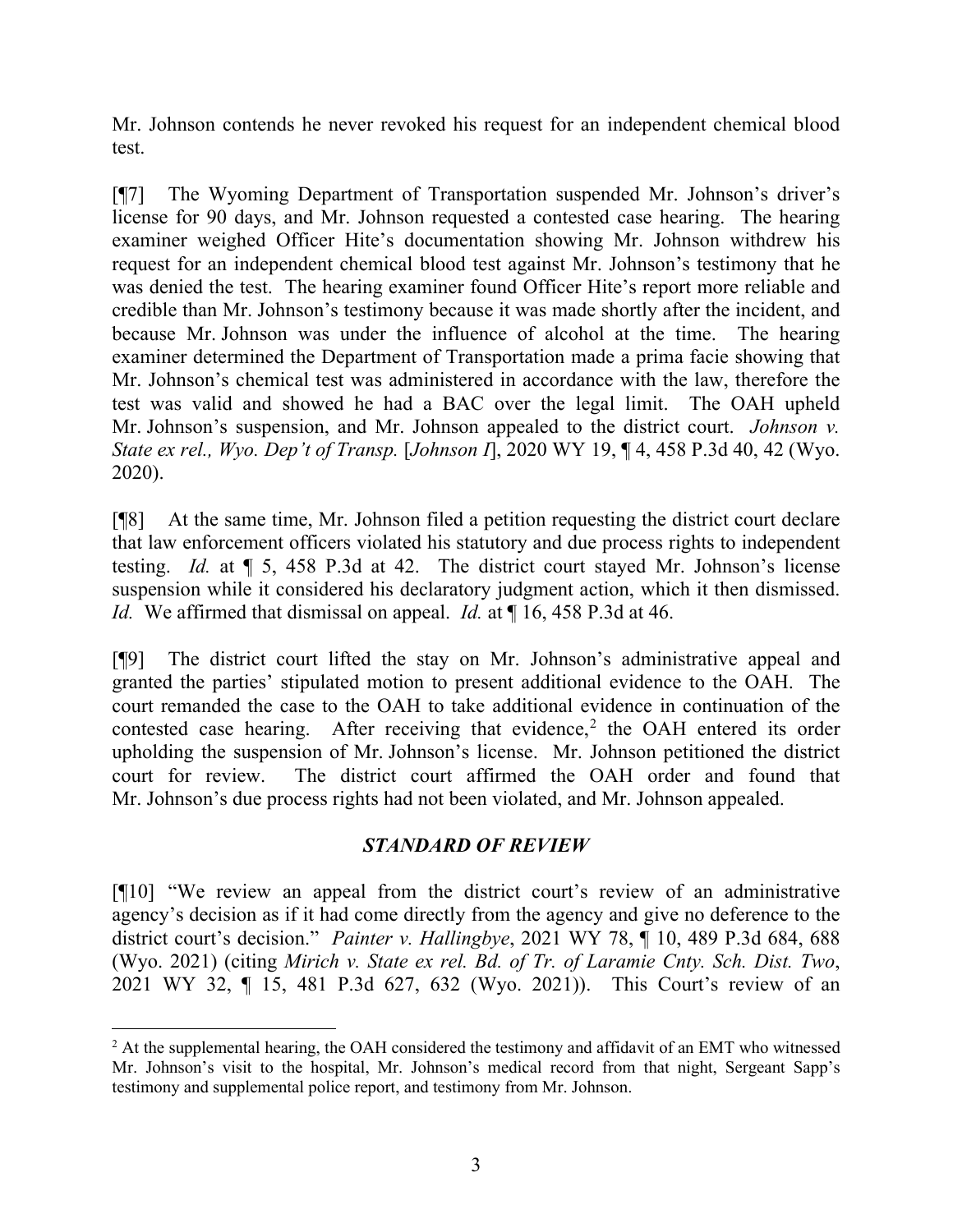administrative agency decision is limited to a determination of matters specified in Wyo. Stat. Ann.  $\S$  16-3-114(c), which provides:

> (c) To the extent necessary to make a decision and when presented, the reviewing court shall decide all relevant questions of law, interpret constitutional and statutory provisions, and determine the meaning or applicability of the terms of an agency action. In making the following determinations, the court shall review the whole record or those parts of it cited by a party and due account shall be taken of the rule of prejudicial error. The reviewing court shall:

(ii) Hold unlawful and set aside agency action, findings and conclusions found to be:

. . .

(A) Arbitrary, capricious, an abuse of discretion or otherwise not in accordance with law;

(B) Contrary to constitutional right, power, privilege or immunity;

(C) In excess of statutory jurisdiction, authority or limitations or lacking statutory right;

(D) Without observance of procedure required by law; or

(E) Unsupported by substantial evidence in a case reviewed on the record of an agency hearing provided by statute.

(LexisNexis 2021); W.R.A.P. 12.09(a). Whether Mr. Johnson was afforded his statutory and due process rights is a mixed question of fact and law. We review an agency's fact findings to determine whether they are supported by substantial evidence. *Painter*, 2021 WY 78, ¶ 11, 489 P.3d at 689 (citing *Exaro Energy III, LLC v. Wyo. Oil & Gas Conservation Comm'n*, 2020 WY 8, ¶ 10, 455 P.3d 1243, 1248 (Wyo. 2020)). We review the OAH's conclusion of law that Mr. Johnson's statutory rights were not violated de novo. *Painter*, 2021 WY 78, ¶ 10, 489 P.3d at 689 (quoting *Hayse v. Wyo. Bd. of Coroner Standards*, 2020 WY 4, ¶ 4, 455 P.3d 267, 270 (Wyo. 2020)). Likewise, we review the district court's conclusion that Mr. Johnson's substantive due process rights were not violated de novo. *WyoLaw, LLC v. Off. of Att'y Gen., Consumer Prot. Unit*, 2021 WY 61, ¶ 33, 486 P.3d 964, 974 (Wyo. 2021) (quoting *Sam v. State*, 2017 WY 98, ¶ 76, 401 P.3d 834, 859 (Wyo. 2017) ("Issues of constitutionality present questions of law, which we review de novo.")); *see also Johnson I*, 2020 WY 19, ¶ 10, 458 P.3d at 44 ("[A]dministrative agencies have no authority to rule on the constitutionality of statutes.").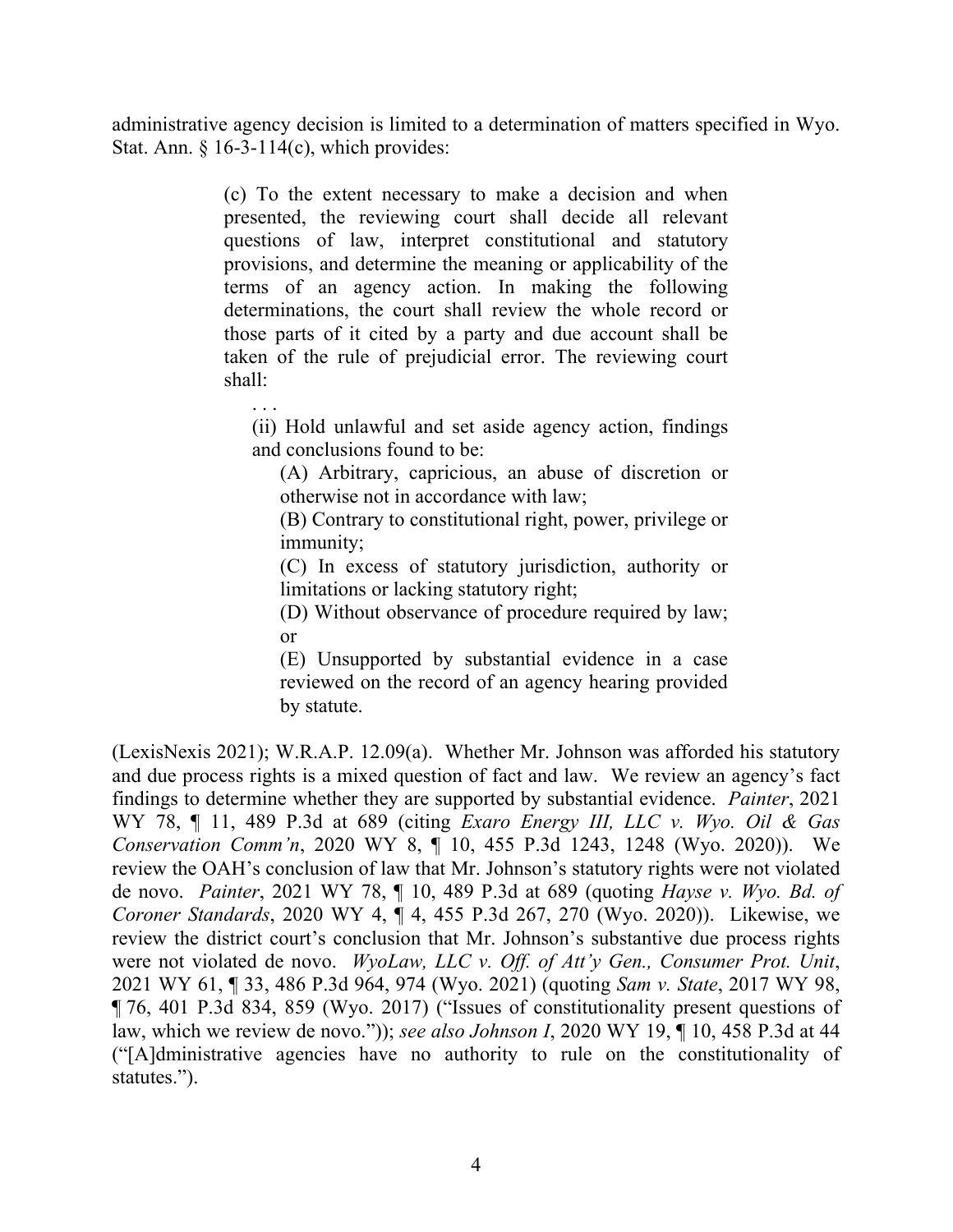### *DISCUSSION*

# *I. Substantial Evidence Supports the OAH's Fact Finding that Law Enforcement Officers Did Not Interfere With Mr. Johnson's Right to Obtain an Independent Blood Test Under Wyo. Stat. Ann. §§ 31-6-102(a)(ii)(C) and 31-6-105(d)*

[¶11] Mr. Johnson contends officers deprived him of his rights by failing to provide their chemical testing kit to the hospital and by unilaterally deciding he would not get a blood test. We review the entire record to determine whether the OAH's finding that Mr. Johnson was not prevented from obtaining a chemical test of his blood under Wyoming statutes  $\S$ § 31-6-102(a)(ii)(C) and 31-6-105(d) is supported by substantial evidence. *McCallie v. State ex rel., Dep't of Transp.*, 2014 WY 18, ¶ 7, 317 P.3d 1142, 1144 (Wyo. 2014). "Substantial evidence is relevant evidence which a reasonable mind might accept in support of the agency's conclusions. It is more than a scintilla of evidence." *Painter*, 2021 WY 78, ¶ 11, 489 P.3d at 689 (quoting *Exaro*, 2020 WY 8, ¶ 10, 455 P.3d at 1248). "Because the agency, as the trier of fact, weighs the evidence and determines witness credibility, we defer to its factual findings unless they are 'clearly contrary to the overwhelming weight of the evidence on the record.'" *Painter*, 2021 WY 78, ¶ 11, 489 P.3d at 689 (quoting *Mirich*, 2021 WY 32, ¶ 16, 481 P.3d at 633). "[O]ur review turns on whether the agency could reasonably conclude as it did, based on the evidence before it—not whether we agree with the outcome." *Painter*, 2021 WY 78, ¶ 11, 489 P.3d at 689 (citing *Mirich*, 2021 WY 32, ¶ 16, 481 P.3d at 633).

[¶12] The hearing examiner found Mr. Johnson asked for a chemical blood test, but he changed his mind when he realized the blood sample was not required by the officers. She relied on Officer Hite's report for this finding because there was no audio or video recording of the events at the hospital, because she found the report reliable and credible, and because it was corroborated by Sergeant Sapp's testimony. She also found Mr. Johnson's version of events less credible because he was under the influence of alcohol when he was at the hospital, and the EMT's testimony and affidavit less credible because the affidavit was prepared over three months after the events, while Officer Hite's report was prepared shortly after. Mr. Johnson contests these findings in three ways.

[¶13] First, Mr. Johnson claims the OAH improperly gave undue weight to Officer Hite's report even though Officer Hite did not testify. "However, '[o]ur job is not to reweigh the evidence or determine credibility of witnesses. That is the responsibility of the finder of fact.'" *McCallie*, 2014 WY 18, ¶ 12, 317 P.3d at 1145 (quoting *Batten v. Wyo. Dep't of Transp. Drivers' License Div.*, 2007 WY 173, ¶ 20, 170 P.3d 1236, 1243 (Wyo. 2007)). "If, in the course of its decision making process, the agency disregards certain evidence and explains its reasons for doing so based upon determinations of credibility or other factors contained in the record, its decision will be sustainable under the substantial evidence test." *Wyo. Dep't of Transp. v. Potvin*, 2011 WY 17, ¶ 4, 247 P.3d 54, 57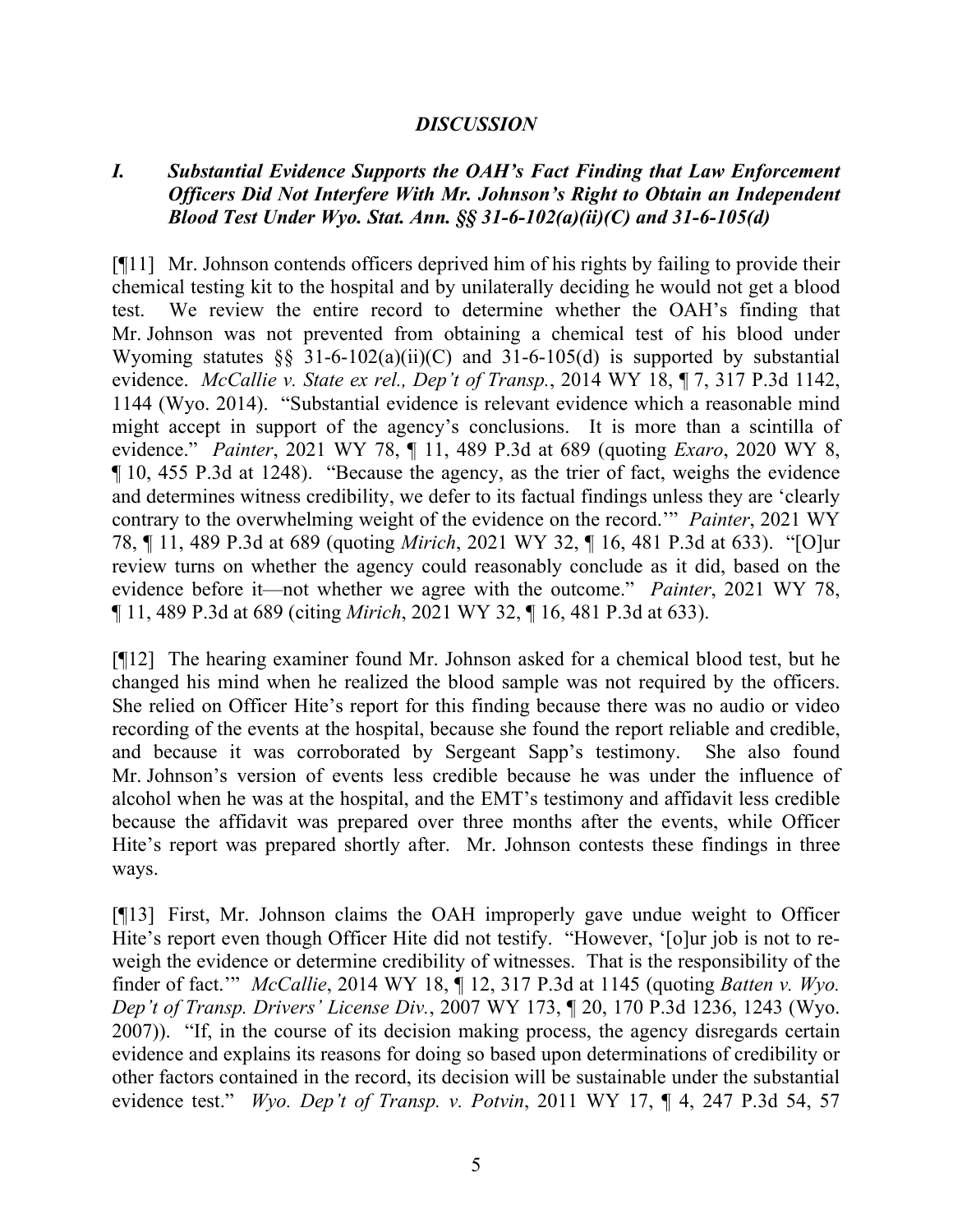(Wyo. 2011). We do not disturb the hearing examiner's determination that Officer Hite's and Sergeant Sapp's sworn testimony is more credible than the evidence Mr. Johnson offered.

[¶14] Second, Mr. Johnson argues the OAH's finding that he was under the influence, which informed its credibility determination, was not based on sufficient evidence. He suggests the finding was based only on the result of his breath test and his admission that he had consumed alcohol. But in addition to his breath test result, the hearing examiner cited Officer Hite's full arrest report, the hospital record, and Sergeant Sapp's testimony. Officer Hite's report noted that Mr. Johnson's vehicle smelled strongly of an alcoholic beverage; he moved slowly and deliberately and had difficulty retrieving his license and insurance; his eyes were bloodshot and watery; his speech was slurred and difficult to understand; and, when he exited his vehicle, Mr. Johnson staggered. The report showed Mr. Johnson failed the horizontal-gaze-nystagmus, walk-and-turn, and stand-on-one-leg tests. Mr. Johnson's medical record noted his "downcast gaze, markedly dulled mentation, drowsy affect, [and the] odor [of alcohol]." Finally, Sergeant Sapp testified that he had interacted with Mr. Johnson on a number of occasions, and in comparison with those occasions, Mr. Johnson seemed intoxicated on the night he was arrested. All this adds up to "evidence which a reasonable mind might accept in support of the agency's conclusions. It is more than a scintilla of evidence." *Painter*, 2021 WY 78, ¶ 11, 489 P.3d at 689.

[¶15] Third, Mr. Johnson contends that, because Officer Hite turned off his body camera during the events at the hospital, he is "entitled to an inference that a preserved recording would have supported his witnesses' version of events." Most of the cases he cites in support of this proposition are distinguishable because they involve destruction of evidence, *see People v. Kladis*, 960 N.E.2d 1104, 1106 (Ill. 2011); *State v. Burden*, 17 P.3d 1211, 1214 (Wash. 2001); *Thorne v. Dep't of Pub. Safety, State of Alaska*, 774 P.2d 1326, 1328 (Alaska 1989), or evidence that the State failed to disclose. *Potvin*, 2011 WY 17, ¶¶ 13, 17, 247 P.3d at 59 (Recording of field sobriety test did not appear in the record on appeal. Court acknowledged the recording was "very certainly material evidence" of the officers' probable cause to arrest the defendant, and still found substantial evidence to affirm probable cause finding.); *Hensley v. State*, 2002 WY 96, ¶ 11, 48 P.3d 1099, 1103 (Wyo. 2002); *Davis v. State*, 2002 WY 88, ¶ 16, 47 P.3d 981, 985 (Wyo. 2002). In Mr. Johnson's case, there was never a video, so there is no basis for any inference that might arise from its destruction or withholding.

[¶16] Mr. Johnson's reliance on *State of Maryland v. Werkheiser*, 474 A.2d 898, 900 (Md. App. Ct. 1984), is also misplaced. There, officers did not draw blood from an unconscious driver despite the mandatory language of the Maryland statute. The court agreed with the defendant that he was entitled to an inference that if they had drawn blood, the test results would have been favorable to the defendant*.* 474 A.2d at 903.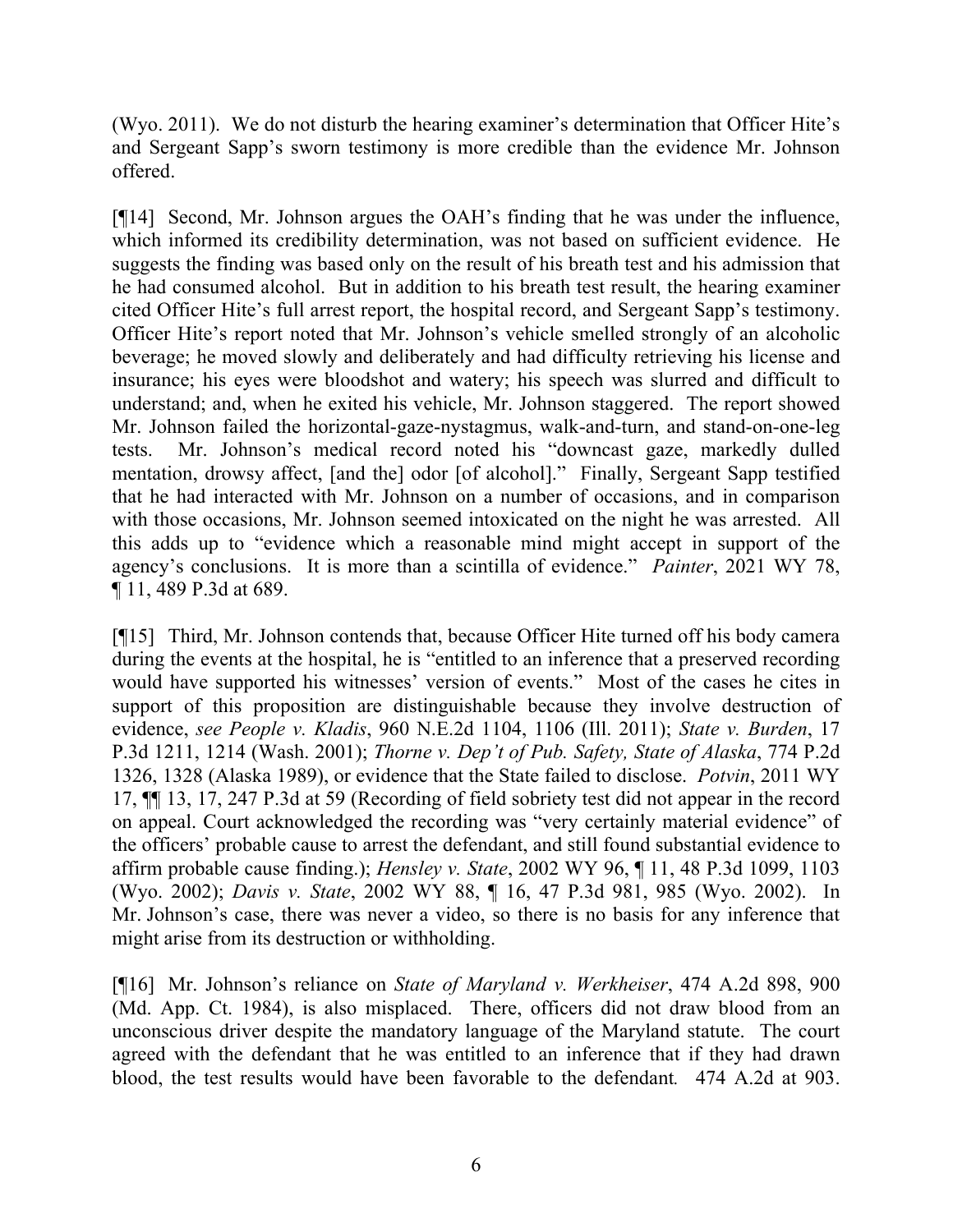Although a bodycam video is desirable, there is no statute mandating it and therefore no basis for the inference applied in *Werkheiser*.

[¶17] There is substantial evidence to support the hearing examiner's finding the law enforcement officers did not interfere with Mr. Johnson's right to obtain an independent blood test.

# *II. The Statutes and Substantive Due Process Do Not Require Law Enforcement Officers to Do More Than Allow Mr. Johnson to Go to the Nearest Hospital or Clinic to Obtain a Test*

[¶18] Mr. Johnson contends he had a "statutory and substantive due process right to require law enforcement to make reasonable efforts to accommodate his request for an independent blood draw . . . by simply providing [the nurse] with the WCTP's approved blood testing kit." We review agency and district court conclusions of law de novo. *Painter*, 2021 WY 78, ¶ 10, 489 P.3d at 689; *WyoLaw*, 2021 WY 61, ¶ 33, 486 P.3d at 974.

[¶19] Wyoming's implied consent law provides that, when an officer carries out a chemical test under the statute, the arrested person shall be advised that failing the test could result in the loss of driving privileges for ninety days, and that "[a]fter undergoing all chemical tests required by the peace officer . . . the arrested person may go to the nearest hospital or clinic and secure any additional tests at his own expense." Wyo. Stat. Ann.  $\S$ § 31-6-102(a)(ii)(C). "The failure or inability to obtain an additional test by a person does not preclude the admissibility in evidence of the test or tests taken at the direction of a peace officer." Wyo. Stat. Ann. § 31-6-105(d).

[¶20] When we construe a statute, "'we seek the legislature's intent as reflected in the plain and ordinary meaning of the words used in the statute,' giving effect to every word, clause, and sentence." *Bernal-Molina v. State*, 2021 WY 90, ¶ 13, 492 P.3d 904, 908 (Wyo. 2021) (quoting *Blevins v. State*, 2017 WY 43, ¶ 27, 393 P.3d 1249, 1256 (Wyo. 2017)). "Where legislative intent is discernible a court should give effect to the 'most likely, most reasonable, interpretation of the statute, given its design and purpose." *EME Wyoming, LLC v. BRW E., LLC*, 2021 WY 64, ¶ 23, 486 P.3d 980, 987 (Wyo. 2021) (quoting *Adekale v. State*, 2015 WY 30, ¶ 12, 344 P.3d 761, 765 (Wyo. 2015)).

> We therefore construe each statutory provision *in pari materia*, giving effect to every word, clause, and sentence according to their arrangement and connection. To ascertain the meaning of a given law, we also consider all statutes relating to the same subject or having the same general purpose and strive to interpret them harmoniously. We presume that the legislature has acted in a thoughtful and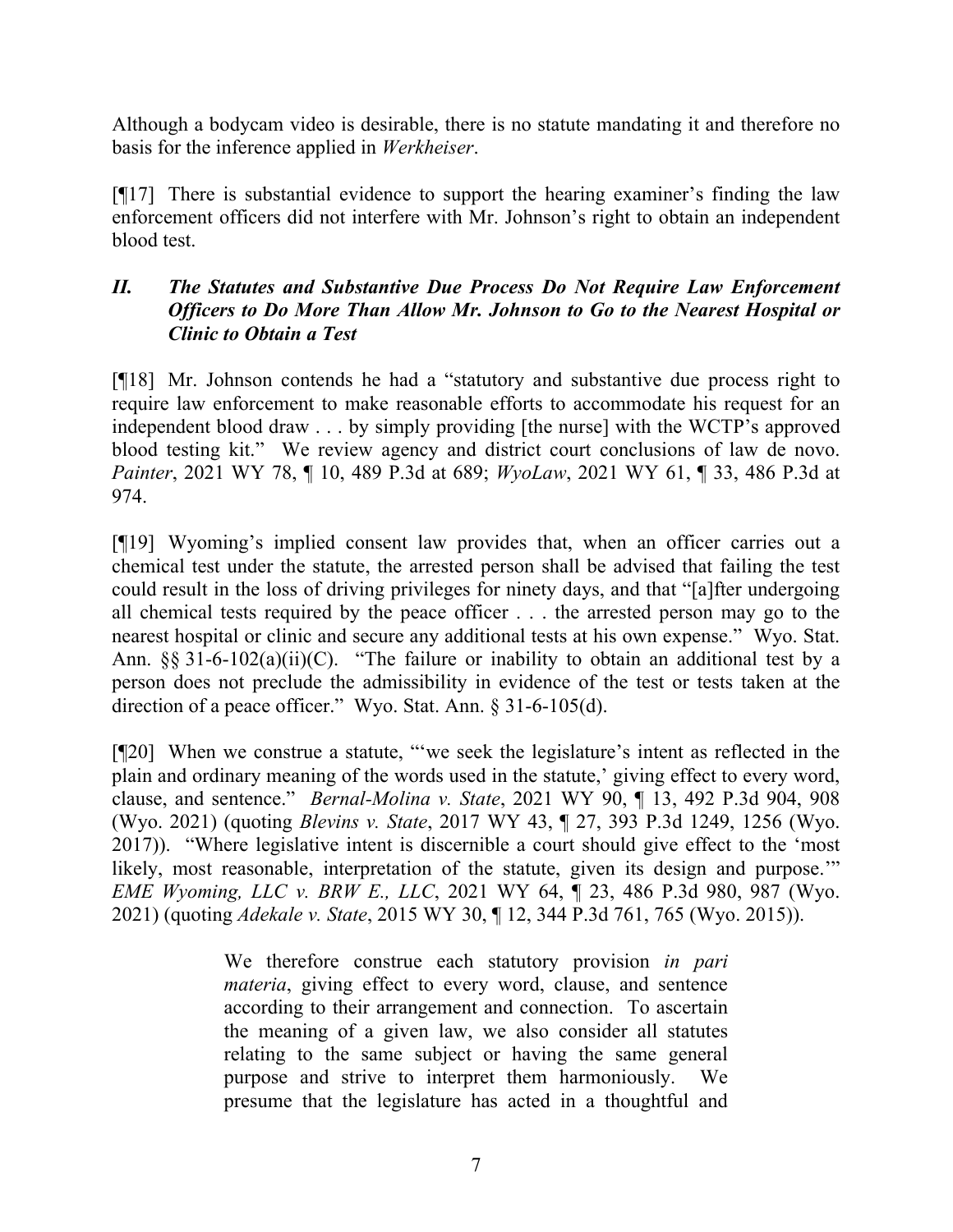rational manner with full knowledge of existing law, and that it intended new statutory provisions to be read in harmony with existing law and as part of an overall and uniform system of jurisprudence. When the words used convey a specific and obvious meaning, we need not go farther and engage in statutory construction.

*EME*, 2021 WY 64, ¶ 23, 486 P.3d at 987 (quoting *Wyo. Jet Center, LLC v. Jackson Hole Airport Bd.*, 2019 WY 6, ¶ 12, 432 P.3d 910, 915 (Wyo. 2019)). The statutory language is clear and unambiguous, and conveys a specific and obvious meaning: that a person undergoing a police-administered BAC test has a right to be informed he may obtain a test of his own, and if he requests such a test, he may go to the nearest hospital or clinic to seek one. If the legislature intended to obligate law enforcement officers to further facilitate a test, it would have said so. Read together, the statutes say he "*may go* . . . and secure *any* additional tests" but the "*failure or inability* to obtain an additional test" has no bearing on an officer's own test. It is not an officer's responsibility to ensure he obtains any test.

[¶21] Despite the plain language of the statute, Mr. Johnson argues that substantive due process required the officers to do more, and that by "failing" to provide the nurse with the sampling kit that law enforcement officers use for their own purposes, he was denied the "reasonable means" and "a meaningful opportunity" to protect his statutory right. The Fifth and Fourteenth Amendments to the federal constitution "proclaim that '[n]o person shall be deprived of life, liberty or property without due process of law.'" *Laughter v. Bd. of Cnty. Comm'rs for Sweetwater Cnty.*, 2005 WY 54, ¶ 42, 110 P.3d 875, 887 (Wyo. 2005); *see also Moreno v. State, Dep't of Revenue & Tax'n*, 775 P.2d 497, 500 (Wyo. 1989). "The constitutional principle of 'due process' has both a procedural aspect and a substantive aspect." *Laughter*, 2005 WY 54, ¶ 42, 110 P.3d at 887 (citing *Moreno*, 775 P.2d at 500). Substantive due process claims are of two types. *Hampton v. Hobbs*, 106 F.3d 1281, 1288 (6th Cir. 1997).

> The first type includes claims asserting a denial of a right, privilege, or immunity secured by the Constitution or by federal statute other than procedural claims under "the Fourteenth Amendment *simpliciter*."

> . . . The other type of claim is directed at official acts which may not occur regardless of the procedural safeguards accompanying them. The test for substantive due process claims of this type is whether the conduct complained of "shocks the conscience" of the court.